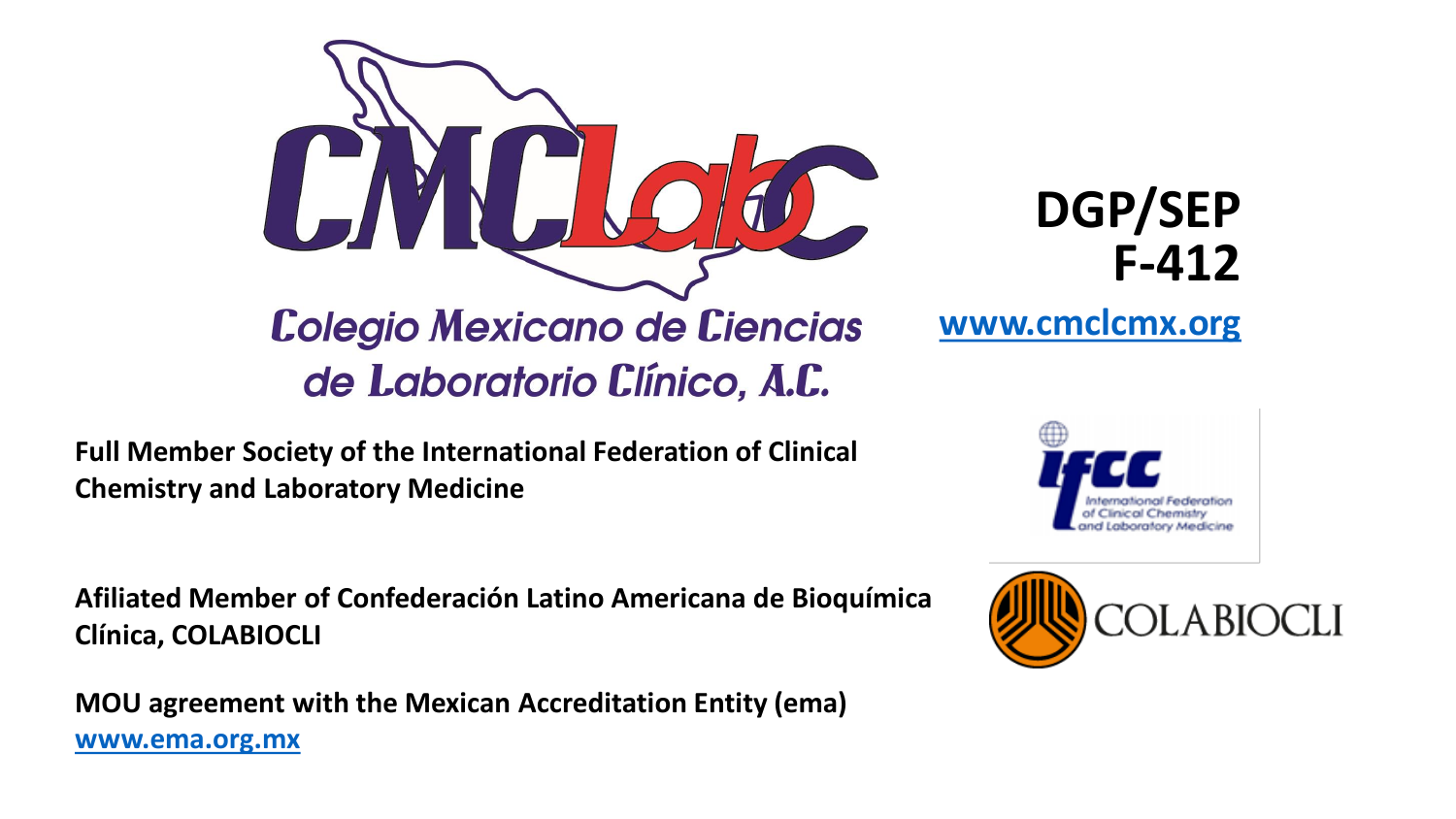



### POCT *within* the Mexican Association of Clinical Laboratory Sciences (CMCLC)

**Rosa Isabel SIERRA-AMOR**

**MEXICO**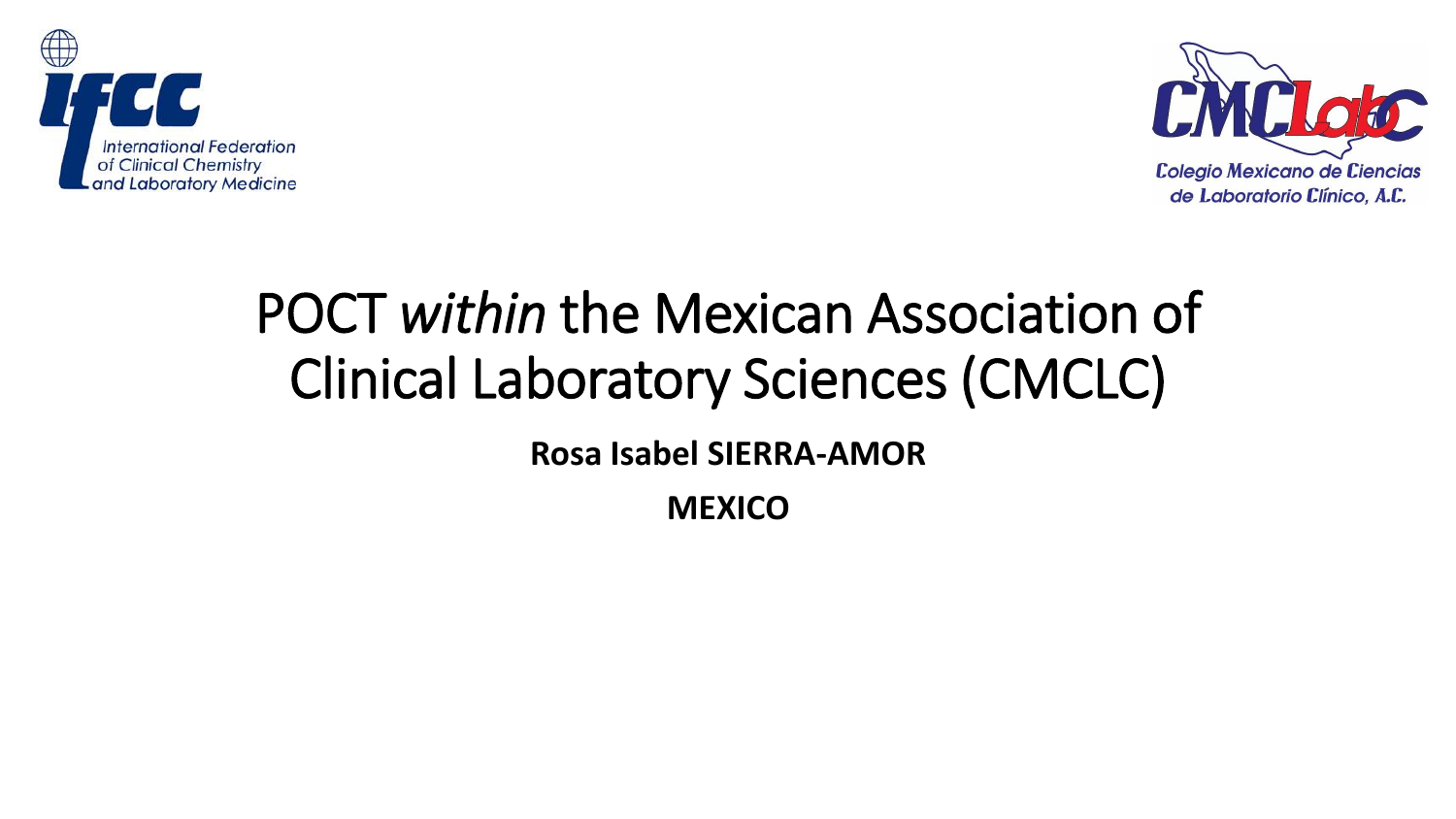#### POCT Global impact

- The global POC diagnostics market over the forecast period of 2013 to 2018 is poised to grow at a CAGR of 9.3% from 2013 to 2018, to reach \$27.5billion by 2018.
- Based on the type of end users, the global POC diagnostics market has been segmented into patient professional monitoring kits and patient self-monitoring kits

• CAGR compound annual grow rate By: marketsandmarkets.com

Publishing Date: September 2014 Report Code: MD 2702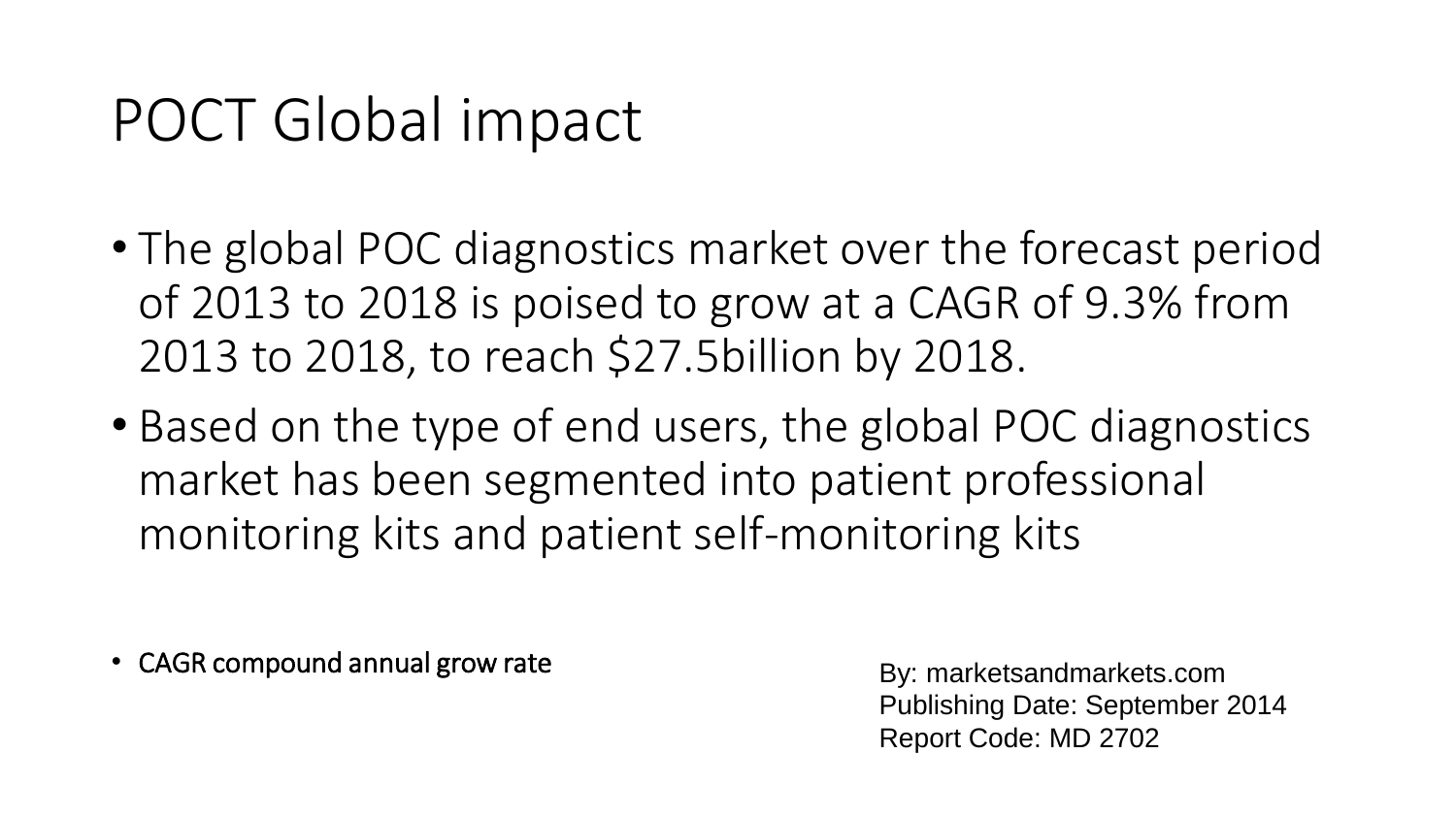### Global POC Diagnostics Market

- A number of factors such as:
	- increasing prevalence of infectious diseases in developing countries,
	- rising incidences of lifestyle diseases such as cardiac diseases and diabetes,
	- rising usage of home-based POC devices, and
	- technological advancements with regard to development of advanced,
	- faster, and easy-to-use devices are stimulating the demand for POC testing.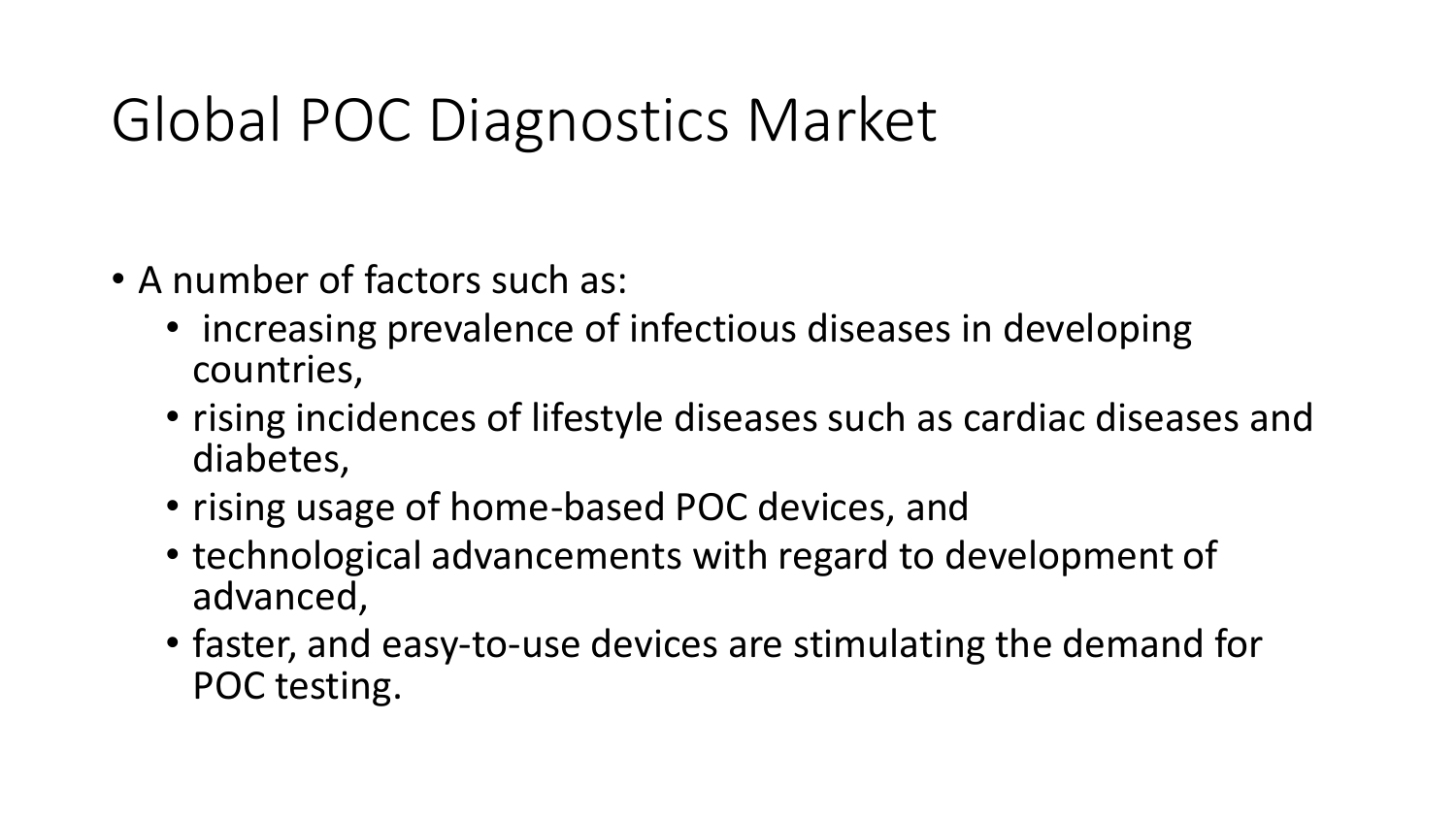### POC Global Diagnostics Market

- infectious diseases testing kits,
- glucose monitoring kits,
- coagulation monitoring kits,
- urinalysis testing kits,
- hematology testing kits,
- cholesterol test strips,
- drugs of abuse testing kits,
- cardiac markers,
- blood gas/electrolytes testing kits,
- tumor/cancer markers, pregnancy and fertility testing kits,
- fecal occult testing kits, food pathogens testing kits, and others.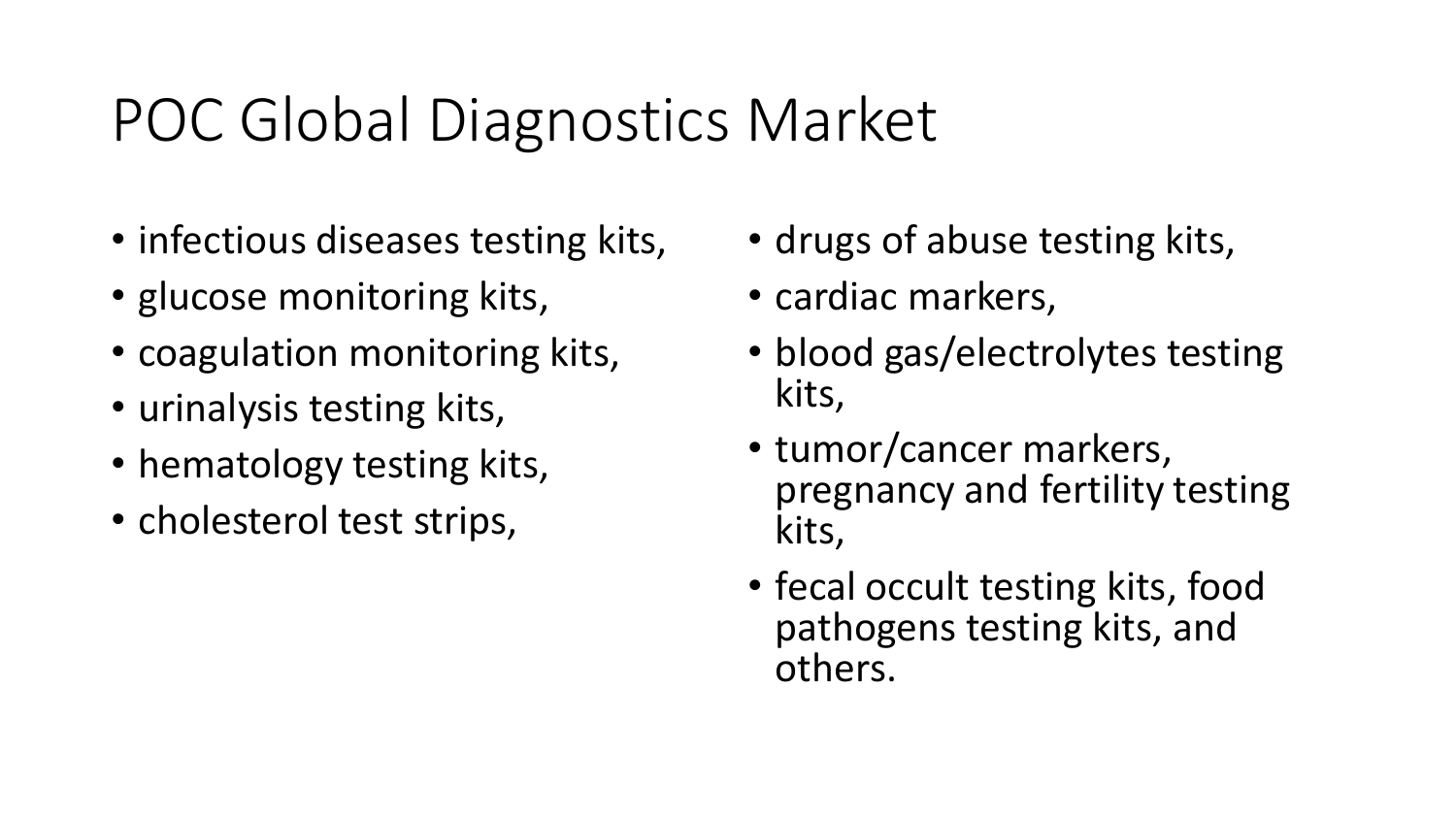### POC Diagnostics Market players

- The POC diagnostics market is a diversified and competitive market with a large number of players.
- Excluding blood glucose monitoring kits, the POC diagnostics market is dominated by and depending on their core competencies by Roche Diagnostics Ltd. (Switzerland), Alere Inc. (U.S.), Siemens AG (Germany), and Beckman Coulter, Inc. (U.S.).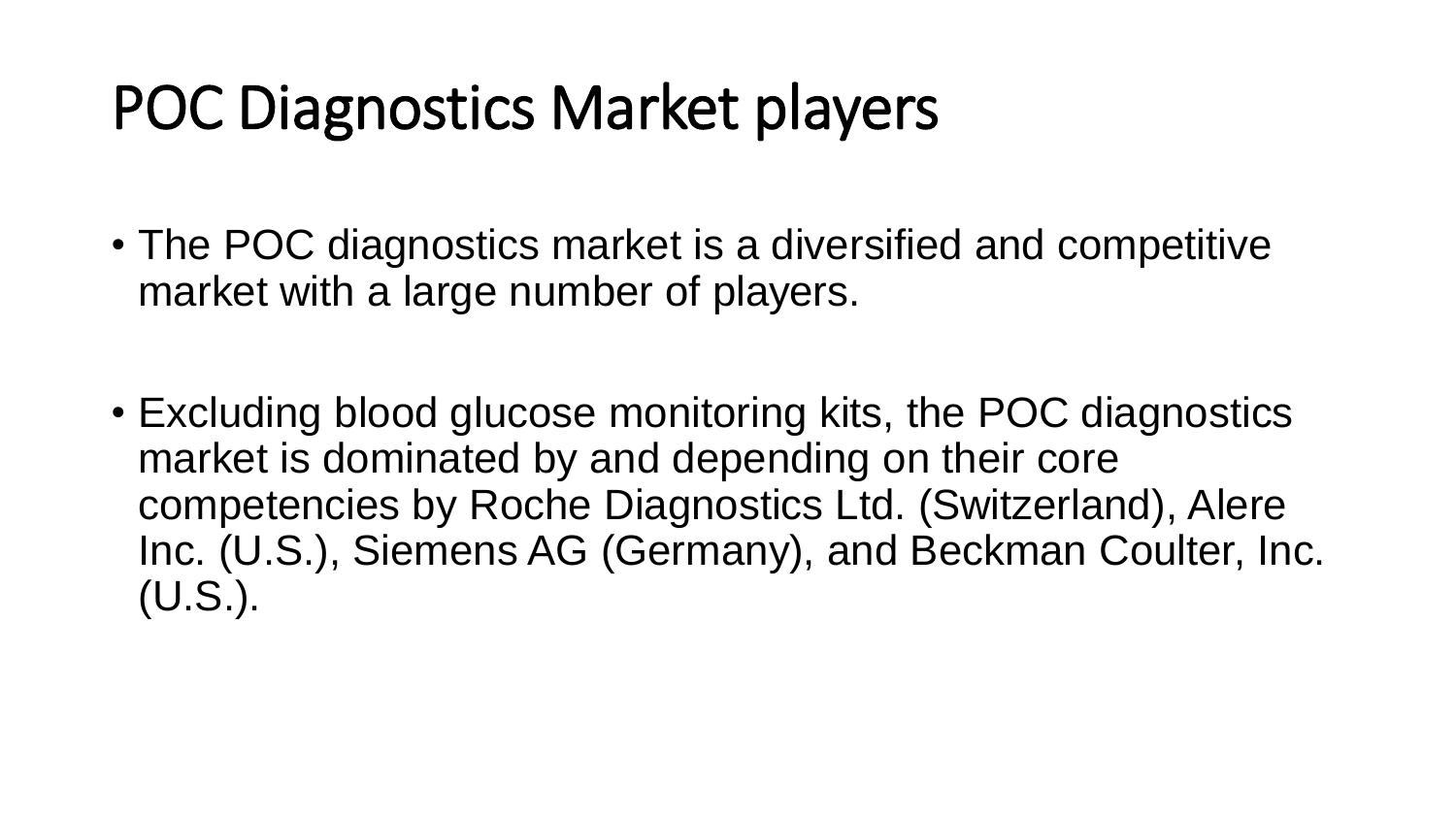# POC Diagnostics Market players

- The key players in the global blood glucose monitoring kits market are:
	- Roche Diagnostics Limited (Switzerland),
	- Johnson & Johnson (U.S.),
	- Bayer AG (Germany), and
	- Abbott Laboratories (U.S.).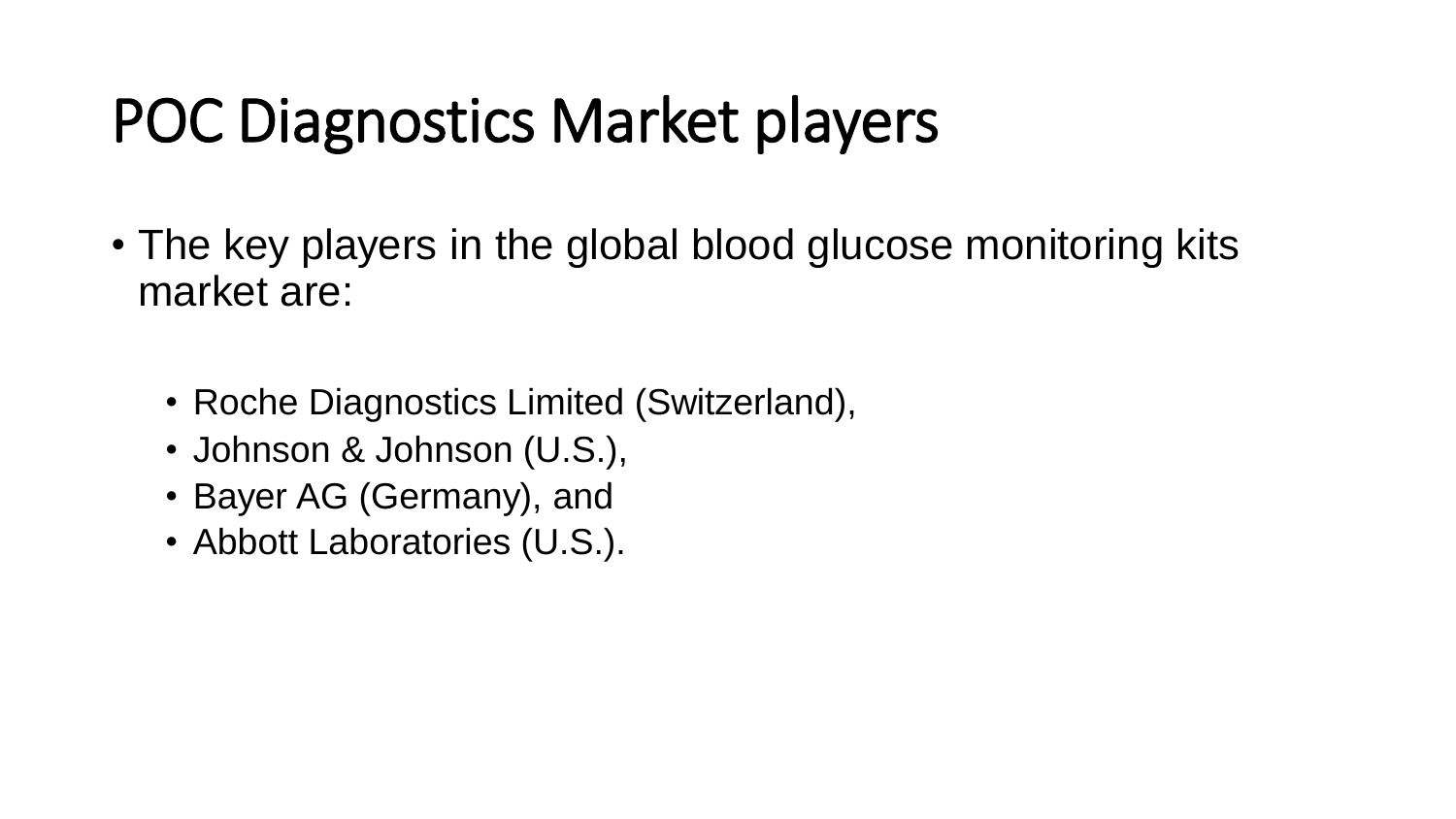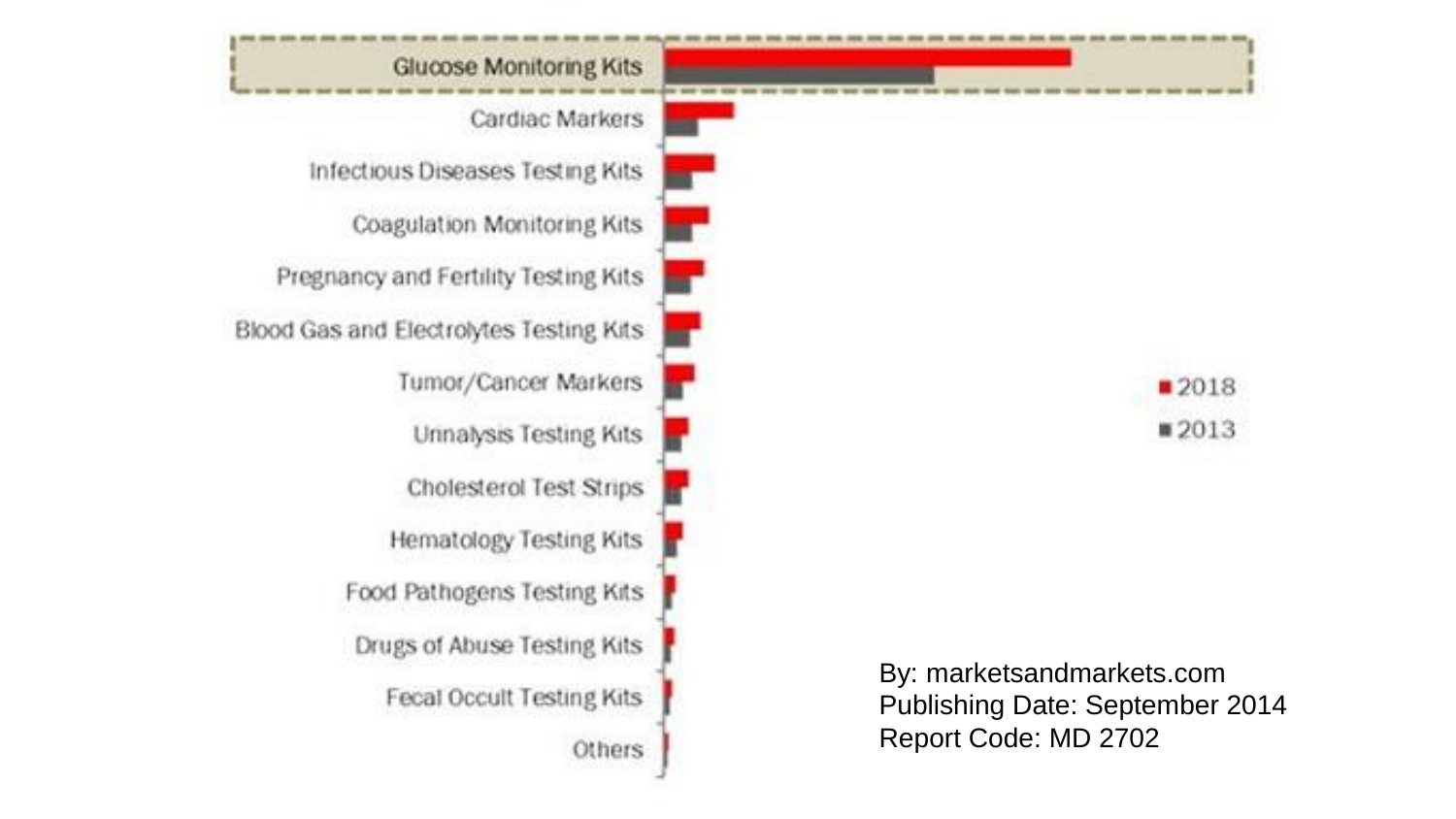# POCT applications

- Point-of-care testing (POC) is now possible in many areas of clinical medicine.
- its application is in four areas: self-monitoring; community testing primarily in the pharmacy
- **In MEXICO:** Self-monitoring and emergency units are on demand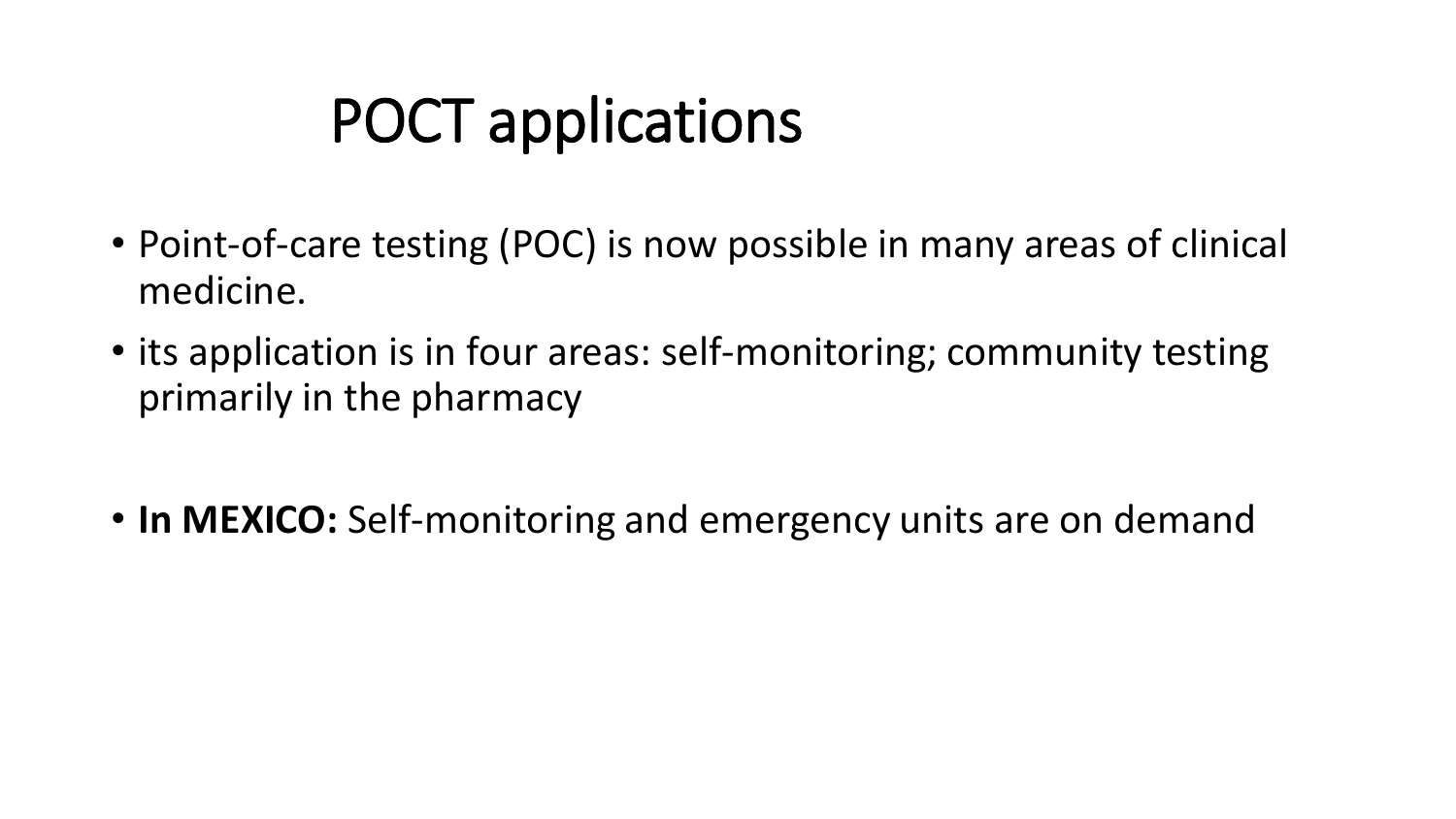# POC in the Americas / North America

- As of 2013, North America (comprising the U.S., Canada, and Mexico) held the largest share of the global POC diagnostics market.
- This large share is primarily attributed to the huge and increasing addressable patient population base.
- Moreover, the development of accurate and rapid testing kits is further driving the growth of the POC diagnostics market in North America.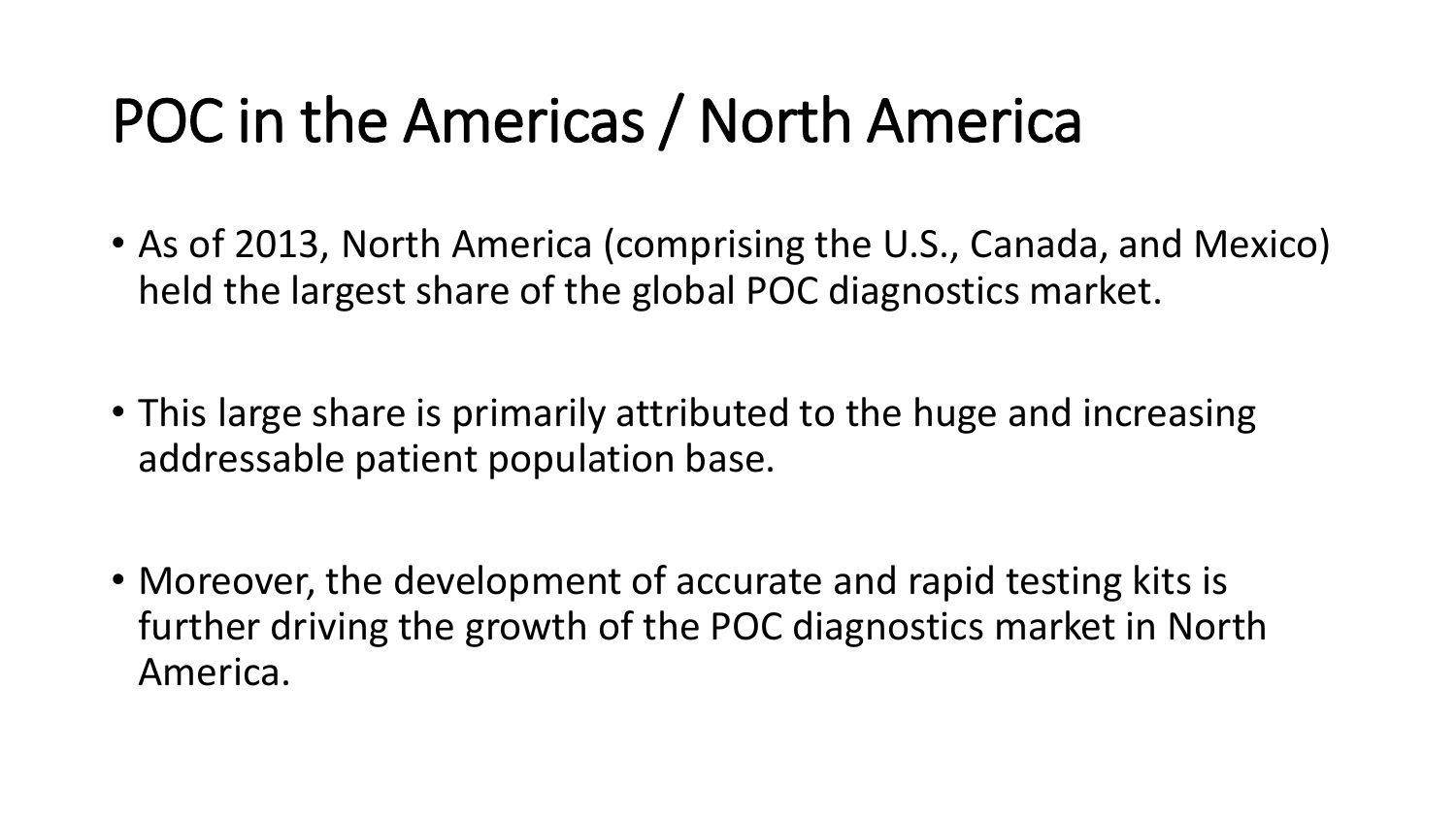# POC in the Americas / South America

• Geographic Analysis

Further breakdown of the Latin American POC diagnostics market into Brazil, Argentina, and Rest of Latin America.

PoC in Mexico ?

Main barriers: high cost of devises, lack of policies and implementation, mostly used by physicians in the intensive care unit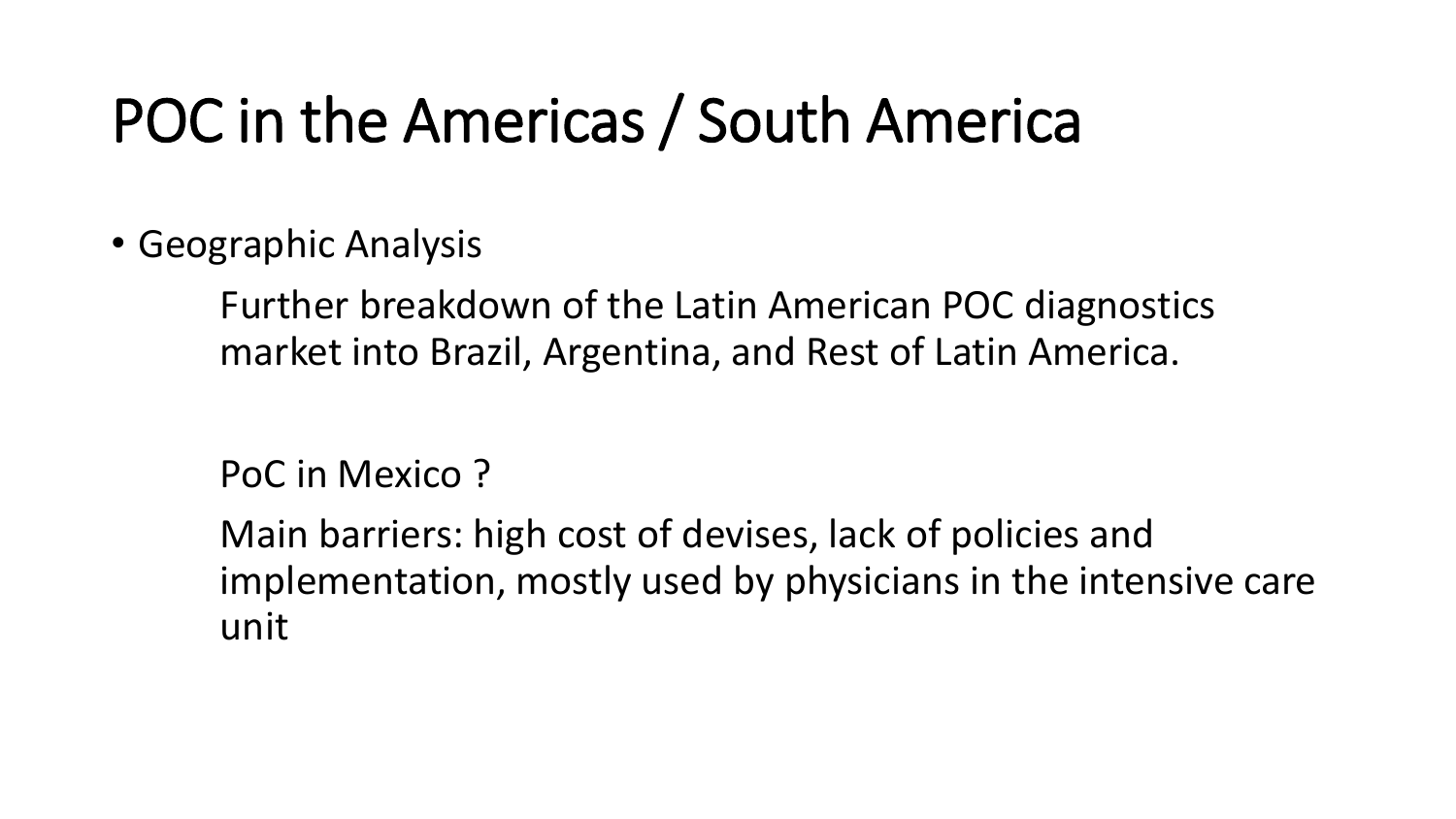#### Laboratory Medicine in MEXICO

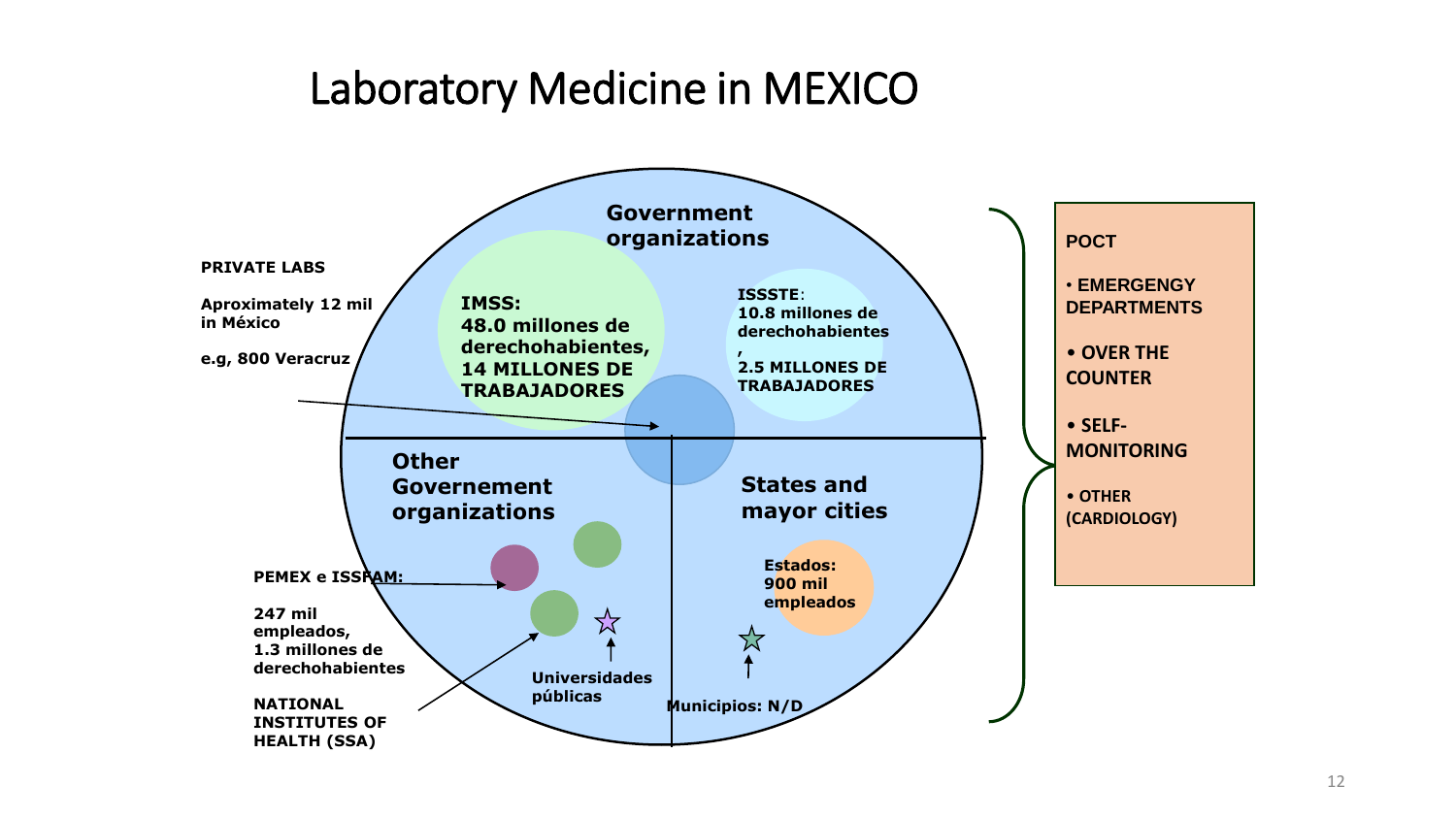#### Disciplines accredited based on ISO 15189

- **Microbiology**
- **Coagulation**
- **Hematology**
- **Parasitology**
- **Urianalisis**
- **Molecular Biology**
- **Clinical Chemistry**
- **Inmmunology**
- **Toxicology**
- **Nirology**
- **Genetics**

 **PRUEBAS DESECENTRALIZADAS (POCT)**

Reference: [www.ema.org](http://www.ema.org/)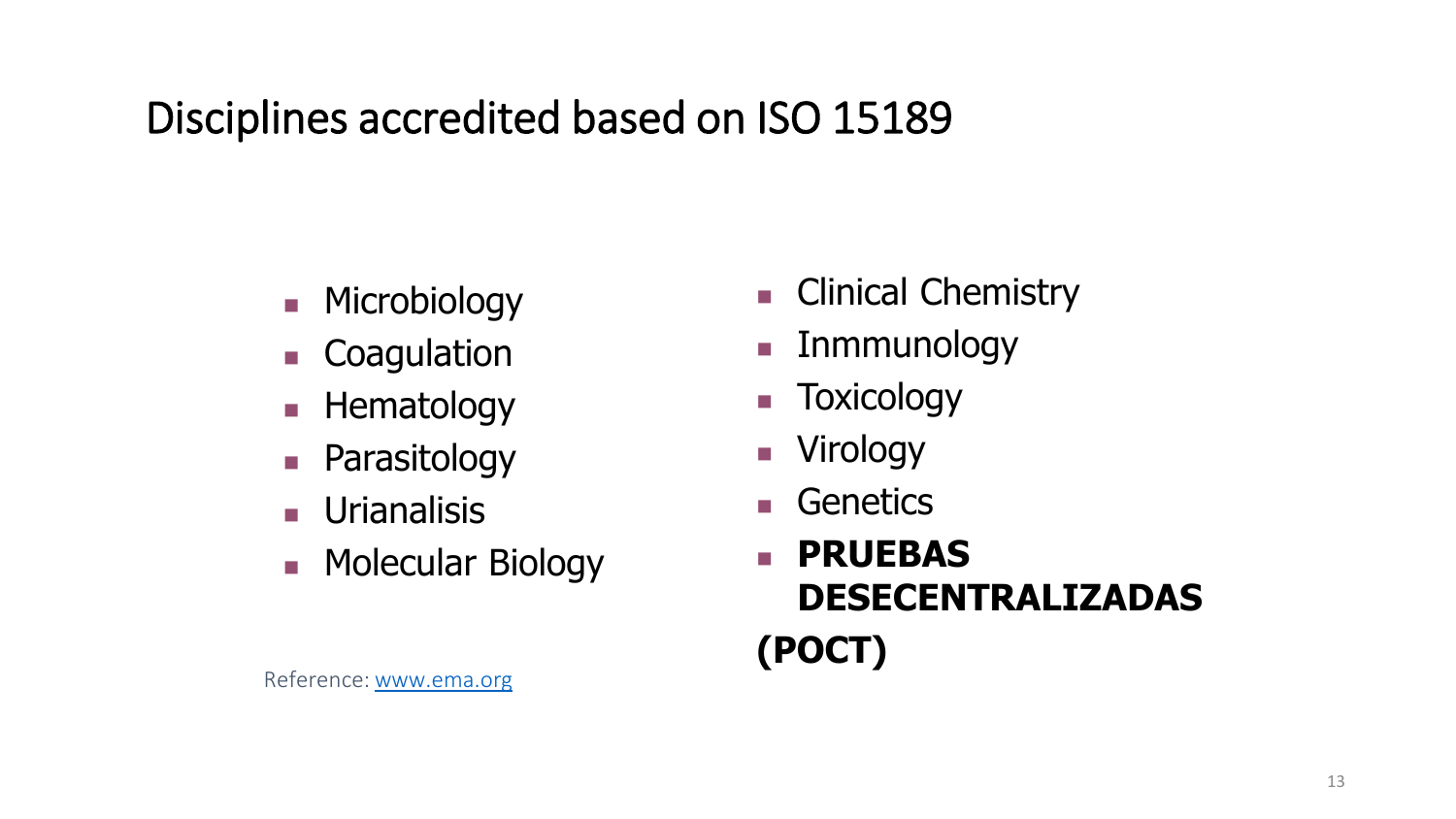#### Laboratory regulations / accreditation in Mexico National society input

- There are general regulations but no policy to follow regarding who is supervising the analysis or quality control competence
- A WG on POC is being established at the Mexican accreditation entity (ema, a.c.) [www.ema.org.mx](http://www.ema.org.mx/)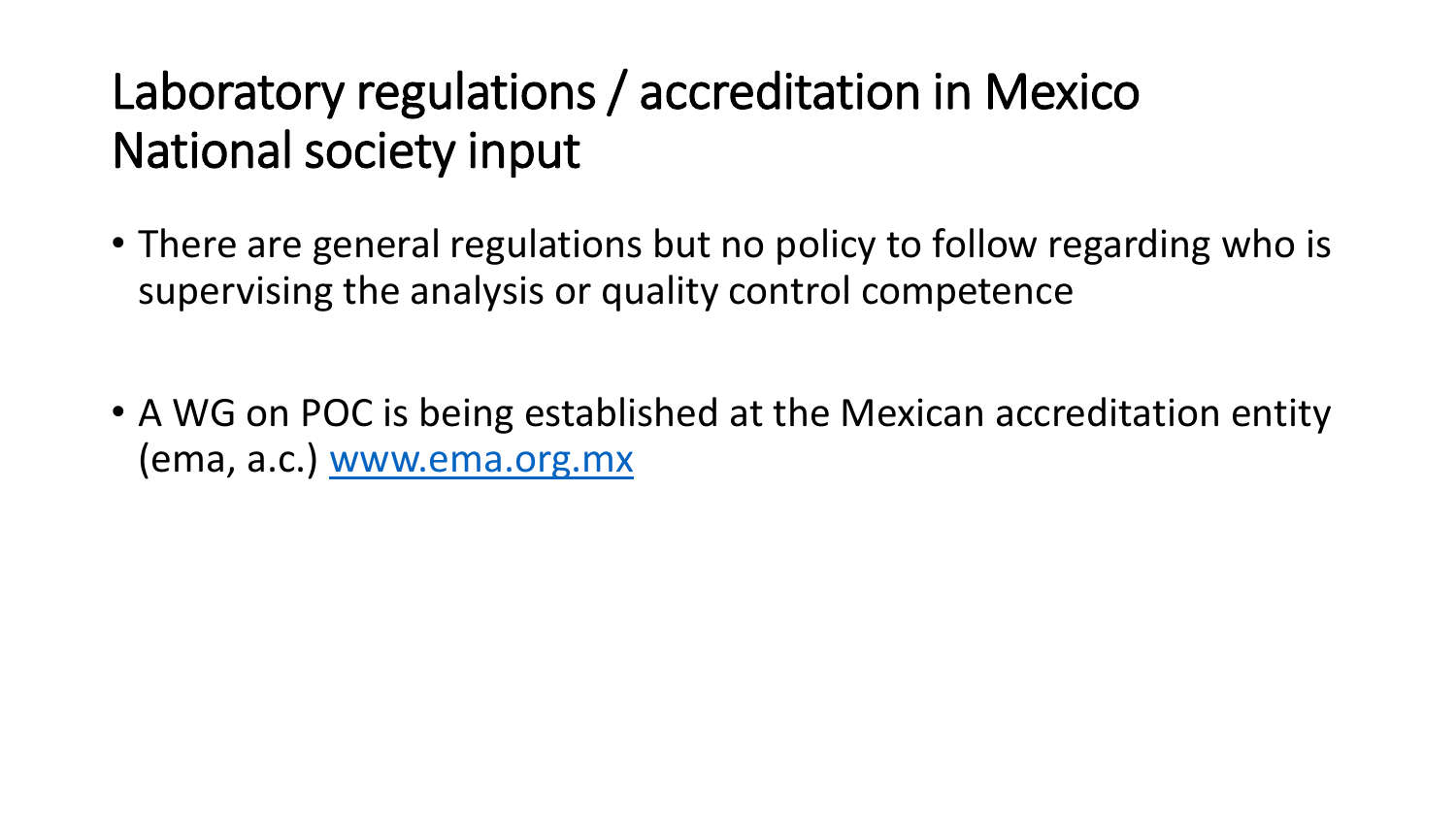#### Laboratory regulations / accreditation in Mexico National society input

- Physicians at Emergency units, and nurses are running the POC devices, but no colaboration is being put in place to improve quality management.
- At this moment, there is no laboratory accredited by ISO 15189 on POC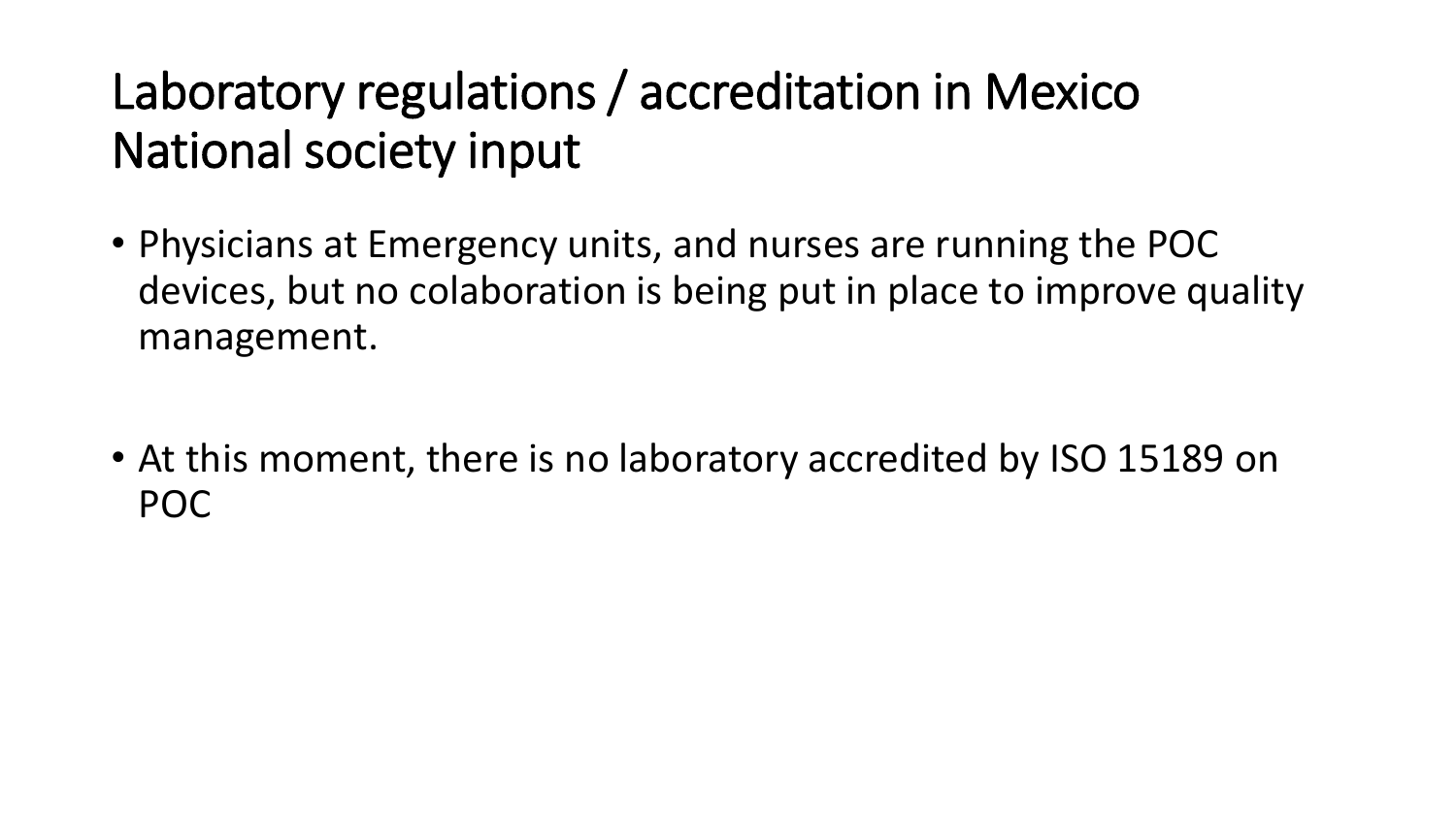#### What are the main challenges for expanding the role of POC?

Edward R. Ashwood, MD, professor of pathology at the University of Utah School of Medicine and vice president for government relations at ARUP Laboratories: Test mix is a formidable challenge for POC **testing…Companies that manufacture POC devices will be well served to concentrate on the high-volume tests**.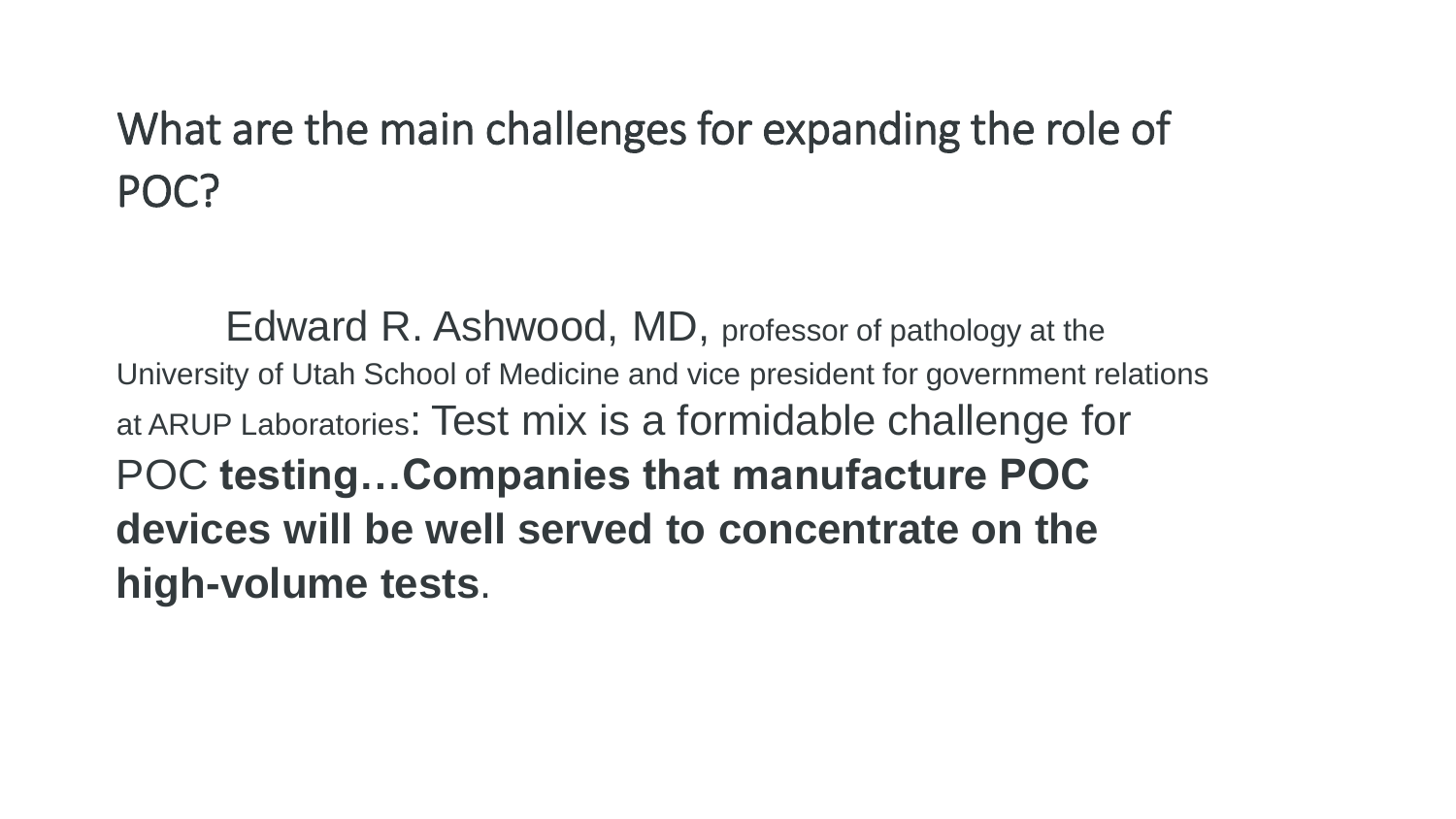#### What are the main challenges for expanding the role of POC?

Ashwood….continues

- Successful implementation will allow them to amortize the high development and **regulatory costs** over a large number of units.
- POC testing will grow to about a hundred of the most common tests.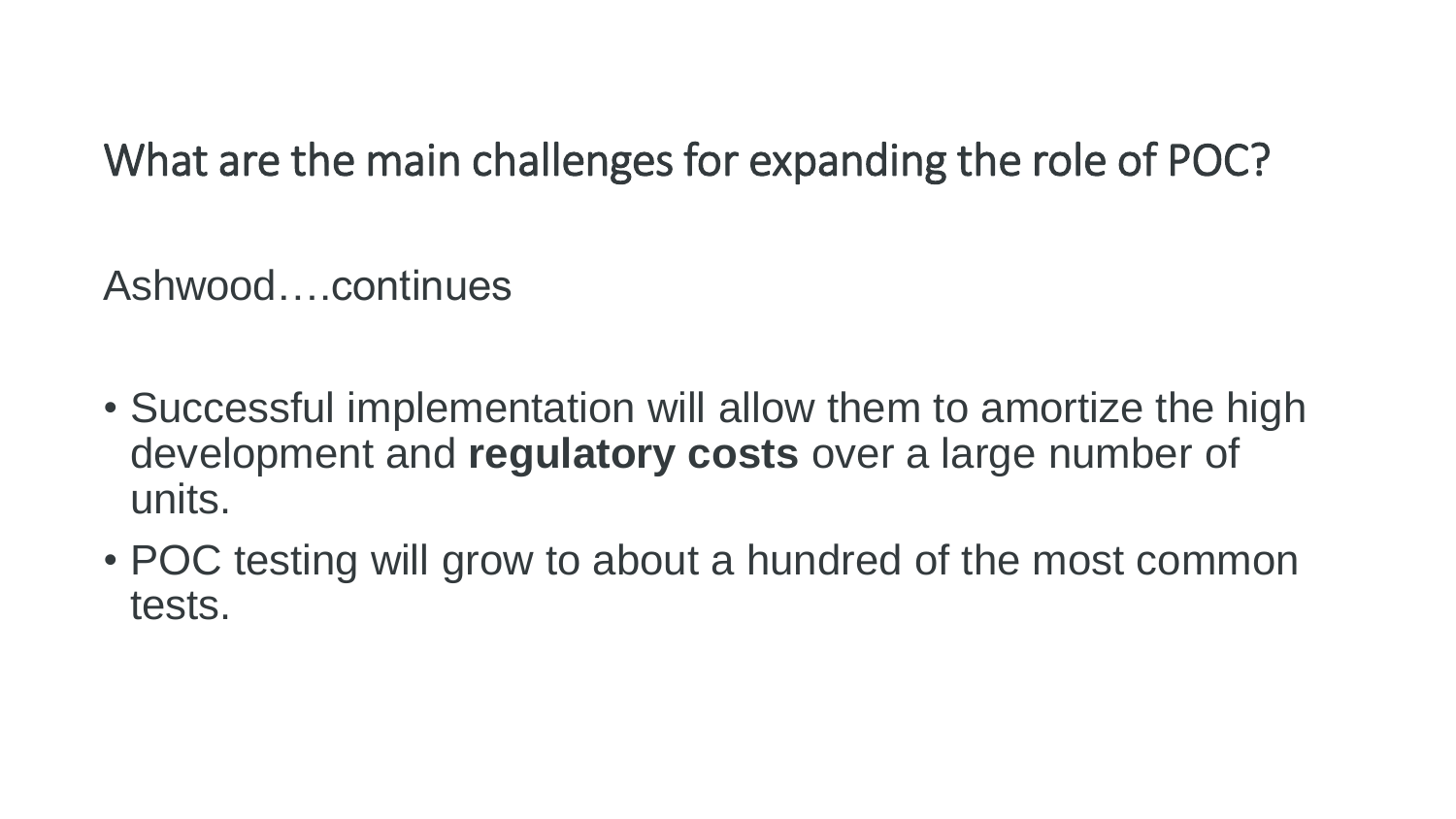#### Summary….

- POC testing in Mexico is not used as desirable
- CMCLC has a very important task to do with key players at the Mexican Health Care System
- Considering POC accreditation, labs require to implement the standard.
- A multidisciplinary WG on POC is needed to move forward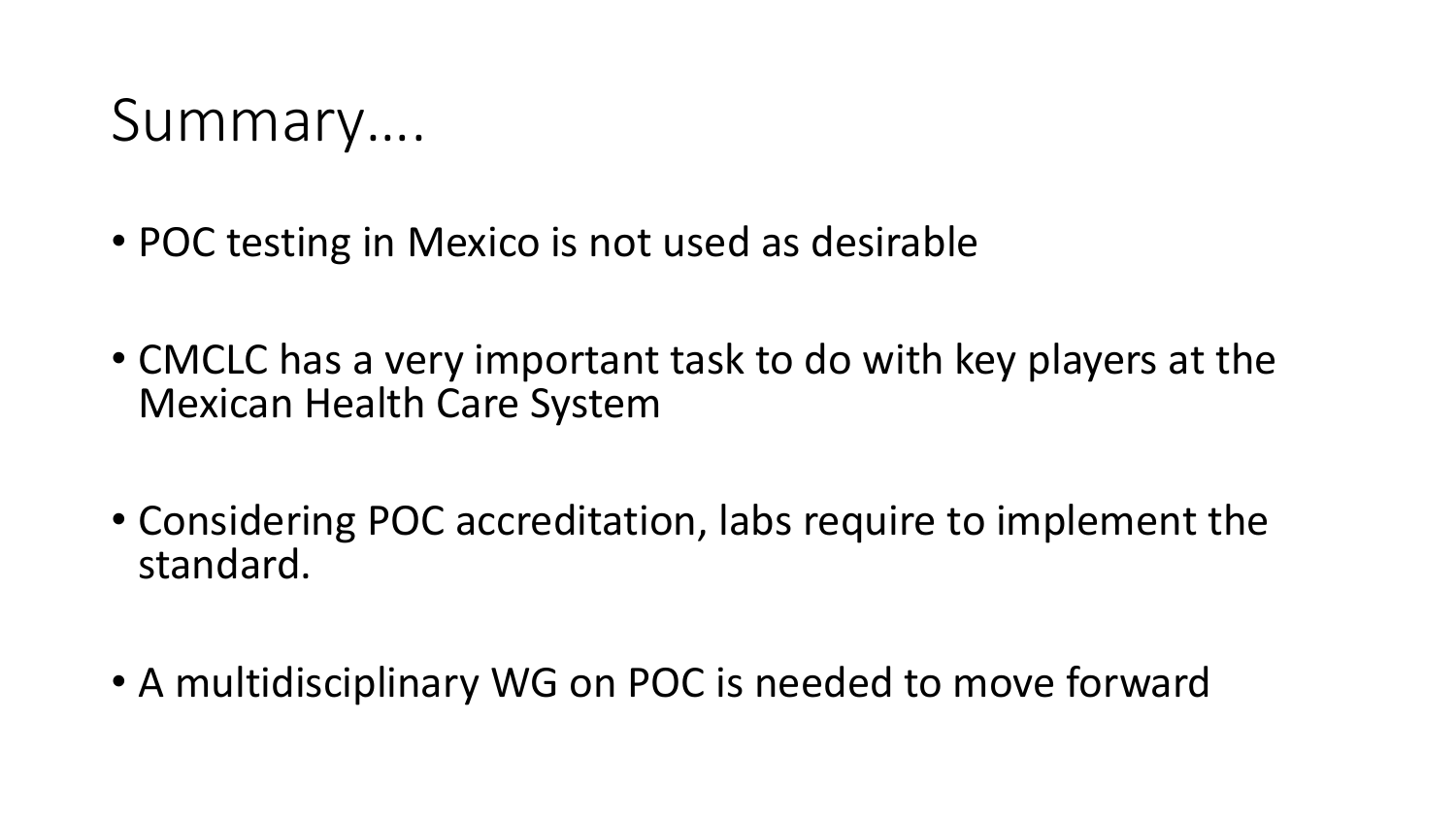# Thank you!

- Rosa Isabel SIERRA-AMOR, MSc, PhD President, CMCLC, IFCC EB Member
	- Laboratorio LAQUIMS, S.C.
	- Veracruz, VER 91700 MEXICO
- TEL (52) 229 9345374 Mobile: +521 2299842293
	- Email: [rosa.sierra.amor@gmail.com](mailto:rosa.sierra.amor@gmail.com)